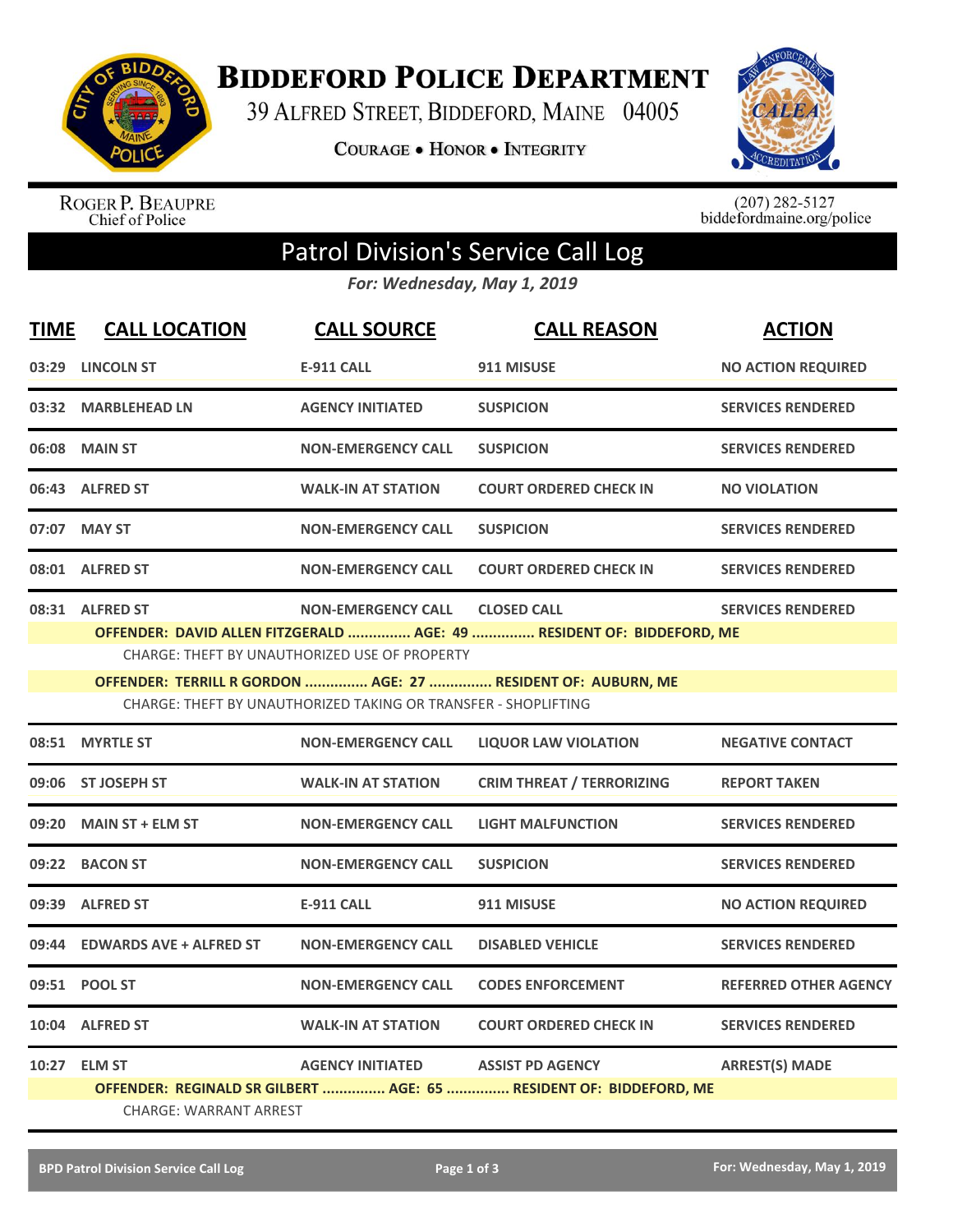| <b>TIME</b> | <b>CALL LOCATION</b>                             | <b>CALL SOURCE</b>        | <b>CALL REASON</b>                                          | <b>ACTION</b>                |
|-------------|--------------------------------------------------|---------------------------|-------------------------------------------------------------|------------------------------|
| 10:34       | <b>ALISON AVE</b>                                | <b>RADIO</b>              | <b>PAPERWORK</b>                                            | <b>PAPERWORK SERVED</b>      |
|             | 10:47 ALFRED ST                                  | <b>WALK-IN AT STATION</b> | <b>PAPERWORK</b>                                            | <b>SERVICES RENDERED</b>     |
| 10:50       | <b>DARTMOUTH ST</b>                              | <b>E-911 CALL</b>         | 911 MISUSE                                                  | <b>NEGATIVE CONTACT</b>      |
|             | 10:51 ALFRED ST                                  | <b>WALK-IN AT STATION</b> | <b>PAPERWORK</b>                                            | <b>SERVICES RENDERED</b>     |
|             | 11:46 ALFRED ST                                  | <b>NON-EMERGENCY CALL</b> | <b>COURT ORDERED CHECK IN</b>                               | <b>SERVICES RENDERED</b>     |
|             | 12:20 ALFRED ST                                  | <b>NON-EMERGENCY CALL</b> | <b>COURT ORDERED CHECK IN</b>                               | <b>SERVICES RENDERED</b>     |
|             | 12:42 ALFRED ST                                  | <b>WALK-IN AT STATION</b> | <b>COURT ORDERED CHECK IN</b>                               | <b>SERVICES RENDERED</b>     |
|             | 12:45 HIGH ST                                    | <b>NON-EMERGENCY CALL</b> | <b>SUSPICION</b>                                            | <b>SERVICES RENDERED</b>     |
|             | 13:17 ALFRED ST + ELM ST                         | <b>NON-EMERGENCY CALL</b> | <b>ARTICLES LOST/FOUND</b>                                  | <b>SERVICES RENDERED</b>     |
| 13:24       | <b>ADAMS ST</b>                                  | <b>E-911 CALL</b>         | <b>SUSPICION</b>                                            | <b>SERVICES RENDERED</b>     |
| 13:36       | <b>WEST ST + GRAHAM ST</b>                       | <b>AGENCY INITIATED</b>   | <b>TRAFFIC OFFENSES</b>                                     | <b>WARNING ISSUED</b>        |
| 14:19       | <b>BARRA RD</b>                                  | <b>AGENCY INITIATED</b>   | <b>TRAFFIC OFFENSES</b>                                     | <b>WARNING ISSUED</b>        |
| 14:24       | <b>MEDICAL CENTER DR</b>                         | <b>E-911 CALL</b>         | 911 MISUSE                                                  | <b>REFERRED OTHER AGENCY</b> |
| 14:26       | <b>ALFRED ST</b>                                 | <b>WALK-IN AT STATION</b> | <b>COURT ORDERED CHECK IN</b>                               | <b>SERVICES RENDERED</b>     |
|             | 14:27 POOL ST                                    | <b>NON-EMERGENCY CALL</b> | <b>ANIMAL COMPLAINT</b>                                     | <b>SERVICES RENDERED</b>     |
|             | 14:33 CENTER ST                                  | <b>NON-EMERGENCY CALL</b> | <b>JUVENILE OFFENSES</b>                                    | <b>SERVICES RENDERED</b>     |
|             | 14:43 ALFRED ST                                  | <b>NON-EMERGENCY CALL</b> | <b>COURT ORDERED CHECK IN</b>                               | <b>SERVICES RENDERED</b>     |
|             | 14:47 HILL ST                                    | <b>NON-EMERGENCY CALL</b> | <b>SUSPICION</b>                                            | <b>SERVICES RENDERED</b>     |
|             | 15:44 HILLS BEACH RD                             | <b>WALK-IN AT STATION</b> | <b>HARASSMENT</b>                                           | <b>REPORT TAKEN</b>          |
|             | <b>15:57 WASHINGTON ST</b>                       | <b>NON-EMERGENCY CALL</b> | <b>CHECK WELFARE</b>                                        | <b>SERVICES RENDERED</b>     |
|             | <b>16:23 MAIN ST</b>                             | <b>E-911 CALL</b>         | 911 MISUSE                                                  | <b>REFERRED OTHER AGENCY</b> |
|             | 16:45 WEST ST                                    | <b>NON-EMERGENCY CALL</b> | <b>ANIMAL COMPLAINT</b>                                     | <b>NEGATIVE CONTACT</b>      |
|             | 17:04 CENTER ST                                  | <b>NON-EMERGENCY CALL</b> | <b>JUVENILE OFFENSES</b>                                    | <b>CITATION ISSUED</b>       |
|             | <b>CHARGE: ASSAULT</b><br><b>CHARGE: ASSAULT</b> |                           | OFFENDER: JUVENILE - A  AGE: 13  RESIDENT OF: BIDDEFORD, ME |                              |
|             | 17:24 VITAL AVE                                  | <b>E-911 CALL</b>         | <b>SCAM COMPLAINT</b>                                       | <b>NO ACTION REQUIRED</b>    |
|             | 17:26 PIKE ST                                    | <b>AGENCY INITIATED</b>   | <b>TRAFFIC OFFENSES</b>                                     | <b>WARNING ISSUED</b>        |
|             |                                                  |                           |                                                             |                              |